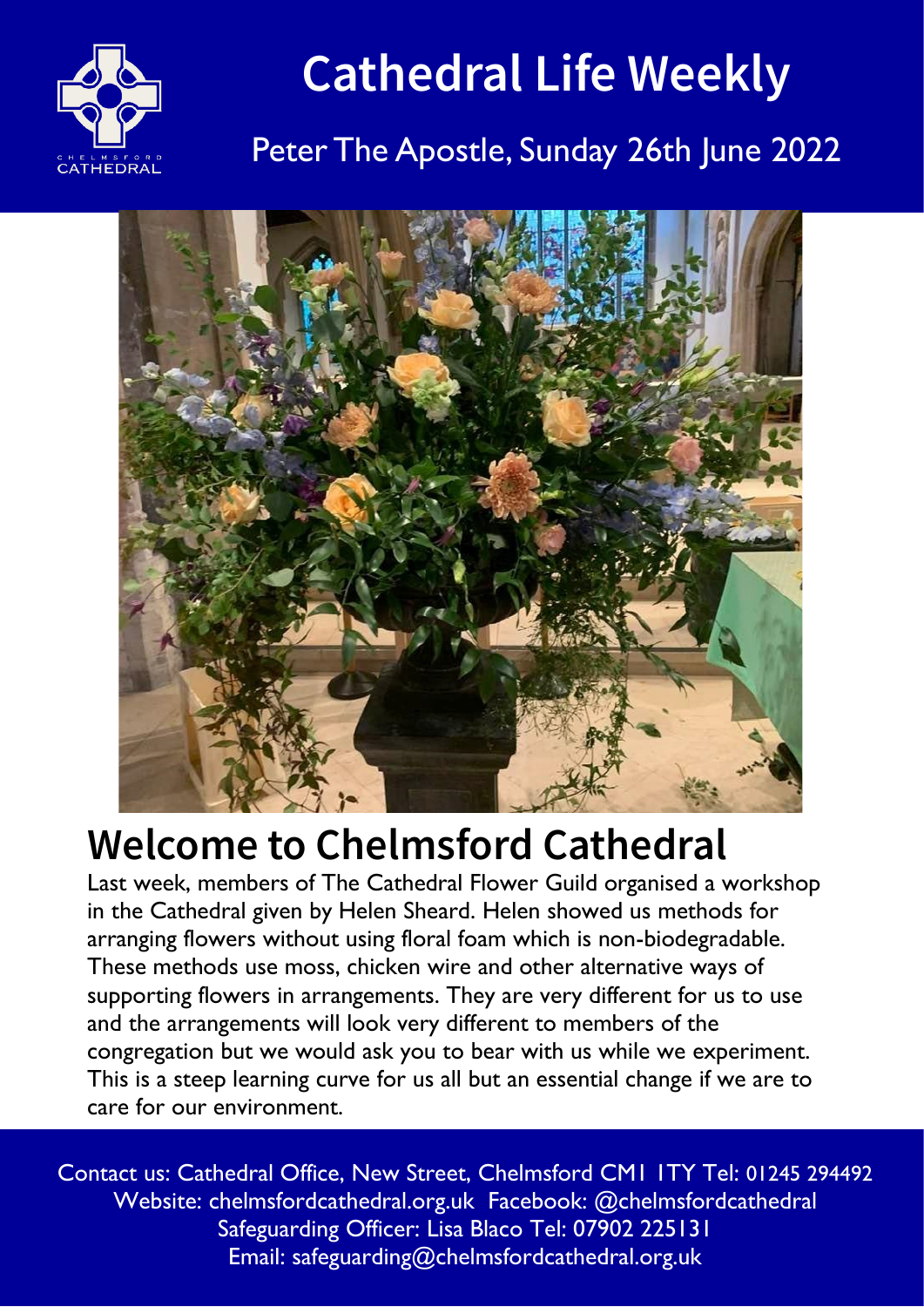## **From The Cathedral Clergy**

### *FROM THE DEAN*

At the beginning of each new college year, a famous art professor welcomes her new students and then asks them to start their studies by doing one thing. What she asks them to so is to go into the big local art gallery, chose a painting, and then sit there looking at that painting for three hours without a break. That's her basic requirement for her students – learning to see; learning to pay attention.

Learning to say, learning to pay attention is one of the central themes of the teaching of Jesus: learning to see the world as it really; to notice the details; to spend time paying attention to what people are saying and doing. That is one reason why lesus heals so many blind people and why one whole Chapter of John's Gospel is devoted to the healing of a an born blind. It's an invitation to us to open or eyes.

That is really difficult for us. Modern sociologists suggest that our contemporary culture has become a giant machine for persuading us to make the wrong choices. One writer calls it "a machine for misusing your life".

We need to challenge that if we are going to see clearly.

A few weeks ago I was up in Oxfordshire. I drove through the village of Aynho. It's a pretty place. But what grabbed was the sign as you entered the village: "Drive slowly - and see

### **The Week Ahead**

**Monday 27June - Saturday 2July**

**Daily:**

- **7.45am: Morning Prayer**
- **8.15am: Holy Communion**
- **5.15pm: Evensong**

**Tuesday:**

**1pm: Ukrainians Meeting Place (Learning Centre)**

**Wednesday:**

**1.30pm: Welcome on Wednesday** 

**5.15pm—Evensong sung by St Cedd's School**

**Thursday: 10.30am: Holy Communion**

**Friday:**

**12pm: Lunchtime Concert** 

**Saturday:**

**10am: Coffee Morning** 

more!" What a great invitation. "Drive slowly- and see more!" That felt like exactly the invitation we need at the moment.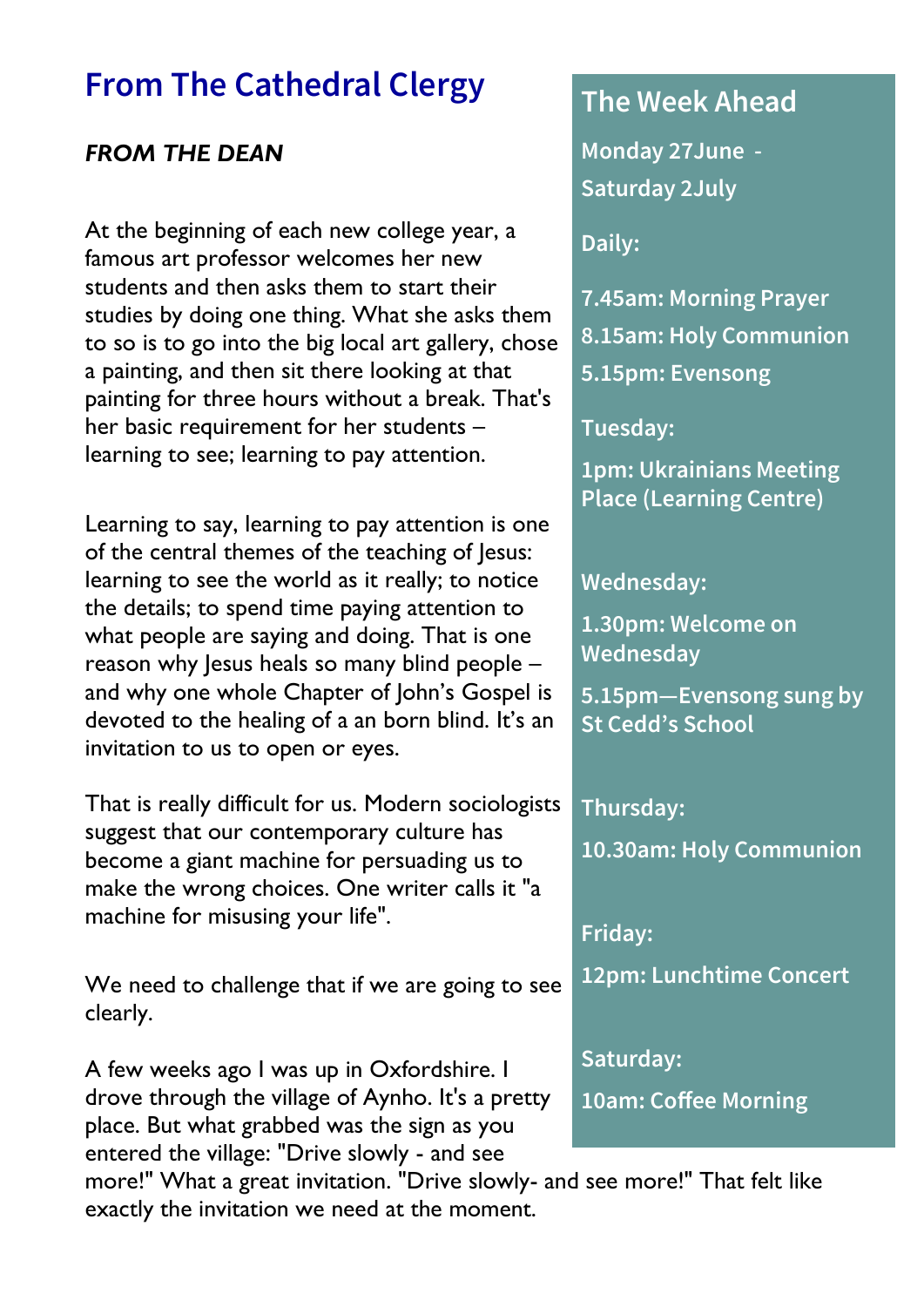### **Study Notes: Sunday 26th June**

#### **PETER THE APOSTLE**

*Today's readings:*

Acts 12.1-11 Ps 125 Matthew 16.13-19

#### *'You are the Messiah, the Son of the living God.'*

Toda's readings focus on Peter – the "leader" of the twelve apostles, and – with James and John – one of the inner team of three who were with Jesus at key points in his ministry (e.g. the raising to life of the little girl, the Transfiguration, the Garden of Gethsemane).

Peter's story is very powerful. A middle-class businessman invited by Jesus to give up his business and to follow Jesus in the joy, simplicity and mercy of the Gospel. That itself is very powerful. Peter's character in the Gospel suggests someone who has a real sense of his own power and who is also very impulsive – often rushing in with an action of a comment that is premature or results in a misunderstanding.

This reaches an extreme point when Peter – to save his own skin – denies three times that he ever knew Jesus. But even there, as we read at the very end of

**Readings Monday: Matthew 8. 18-22 Tuesday: Matthew 8. 23-27 Wednesday: Matthew 16. 13-19 Thursday: Matthew 9. 1-8 Friday: Matthew 9. 9-13 Saturday: Matthew 9. 14-17**

**Daily Gospel** 

John's Gospel – Jesus does not judge Peter but loves him and calls him to ministry and service once again.

From very early on it has been suggested that Mark's Gospel was dictated by Peter in Rome. If that is so, it shows a profound self-awareness in that it really shows Peter warts and all.

And in the end that's the point. We may not dress up for church anymore, but many of us do still dress up for God. What Peter shows us is that there is always a way back; that God will never withdraw his love.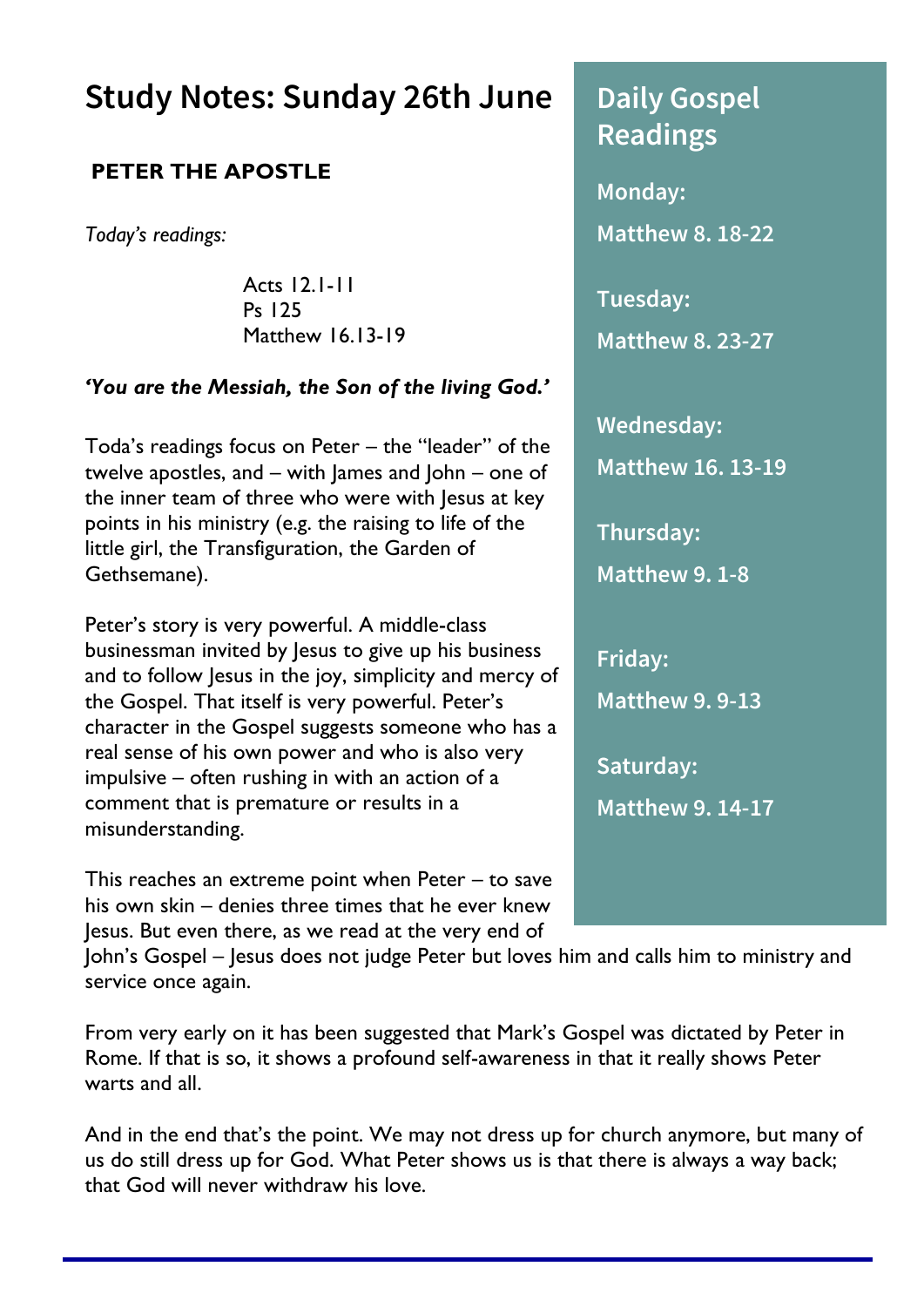# **Services at the Cathedral:**

### **This Week, Sunday 26th June:**

| $7.45$ am          | Morning Prayer                                                                            | The Revd Jackie-Dee Thornton                                                                      | On-line                  |
|--------------------|-------------------------------------------------------------------------------------------|---------------------------------------------------------------------------------------------------|--------------------------|
| 8am                | <b>BCP Holy</b><br>Communion                                                              | Canon Ivor Moody                                                                                  | In person                |
| 8.30 <sub>am</sub> | Breakfast with<br>the Bible                                                               | Please contact Sally for the code<br>sallydilley@tiscali.co.uk                                    | Zoom                     |
| $10.30$ am         | Eucharist with<br>Junior Church                                                           | Presiding: Nicholas Henshall,<br>Dean of Chelmsford<br>Preaching: The Revd Jackie-Dee<br>Thornton | In person and<br>On-line |
| 3.30 <sub>pm</sub> | Evensong with<br>the Collation<br>and Installation<br>of the<br>Archdeacon of<br>Southend | Officiating: Nicholas Henshall,<br>Dean of Chelmsford<br>Preaching: The Ven Mike Power            | On-line                  |

# **Services at the Cathedral:**

# **Next Week, Thomas The Apostle, Sunday 3rd July:**

| 7.45am             | Morning Prayer                     | Nicholas Henshall, Dean of<br>Chelmsford                        | On-line                  |
|--------------------|------------------------------------|-----------------------------------------------------------------|--------------------------|
| 8am                | <b>BCP Holy</b><br>Communion       | The Revd Kate Moore                                             | In person                |
| 8.30 <sub>am</sub> | <b>Breakfast with</b><br>the Bible | Please contact Sally for the code<br>sallydilley@tiscali.co.uk  | Zoom                     |
| 10.30am            | Eucharist                          | Presiding: The Revd Kate Moore<br>Preaching: Canon Ivor Moody   | In person                |
| 10.30am            | Junior Church                      | In Guy Harlings Garden                                          | In person                |
| 3.30pm             | Evensong with<br>Valedictions      | Officiating: Canon Ivor Moody<br>Preaching: The Revd Kate Moore | In person and<br>On-line |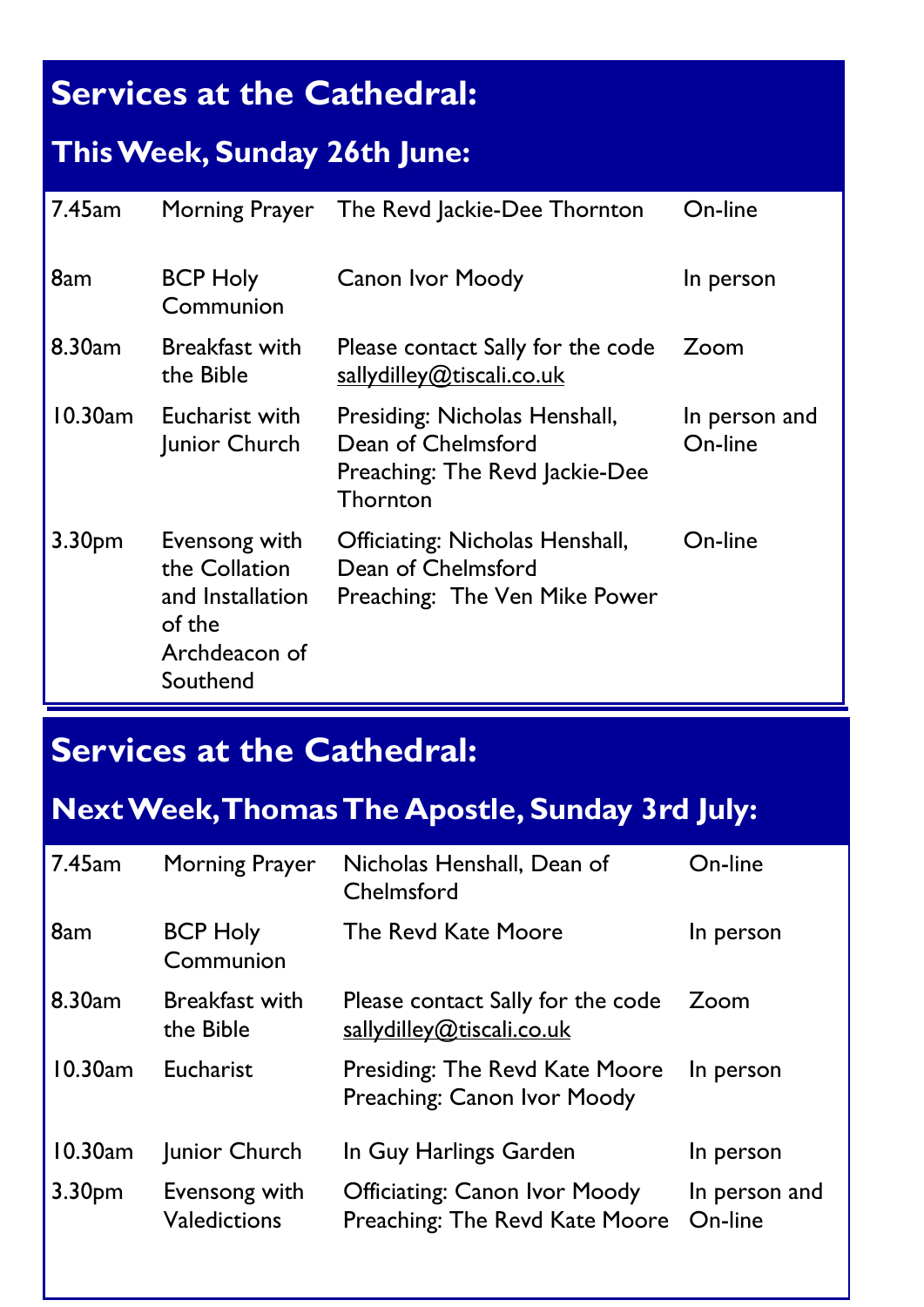### **We look forward to welcoming you to our services:**

#### **What you'll need to know.**

Morning Prayer and the 10.30am Eucharist are livestreamed through our Facebook page @chelmsfordcathedral. You can watch even if you don't have a Facebook account. You can also watch the service afterwards through our website. [chelmsfordcathedral.org.uk/worship/regular-worship](https://www.chelmsfordcathedral.org.uk/worship/regular-worship)

**Caring for each other:** Seating is available for those who are clinically vulnerable. Please ask the welcome stewards to direct you. We ask those using this seating to wear a mask.

**The chalice** is now offered at both 8.00am and 10.30am on Sundays. We are still getting the hang of how best to do this, and the one thing we would ask is that people do not intinct (dip your wafer in the wine) as it is the easiest way to spread infections.

### **Looking Ahead:**

As you may have read on our website, we are excited to announce that Gaia, the touring artwork by UK artist Luke Jerram, is coming to Chelmsford Cathedral in October. Measuring six metres in diameter and created from 120dpi detailed NASA imagery of the Earth's surface, the artwork provides the opportunity to view the planet, floating in three dimensions. It will be suspended, two metres up, in the nave. Services will continue in their usual pattern throughout the three weeks in October and there will be plenty of opportunities to be involved with the Gaia experience. More details over the coming months.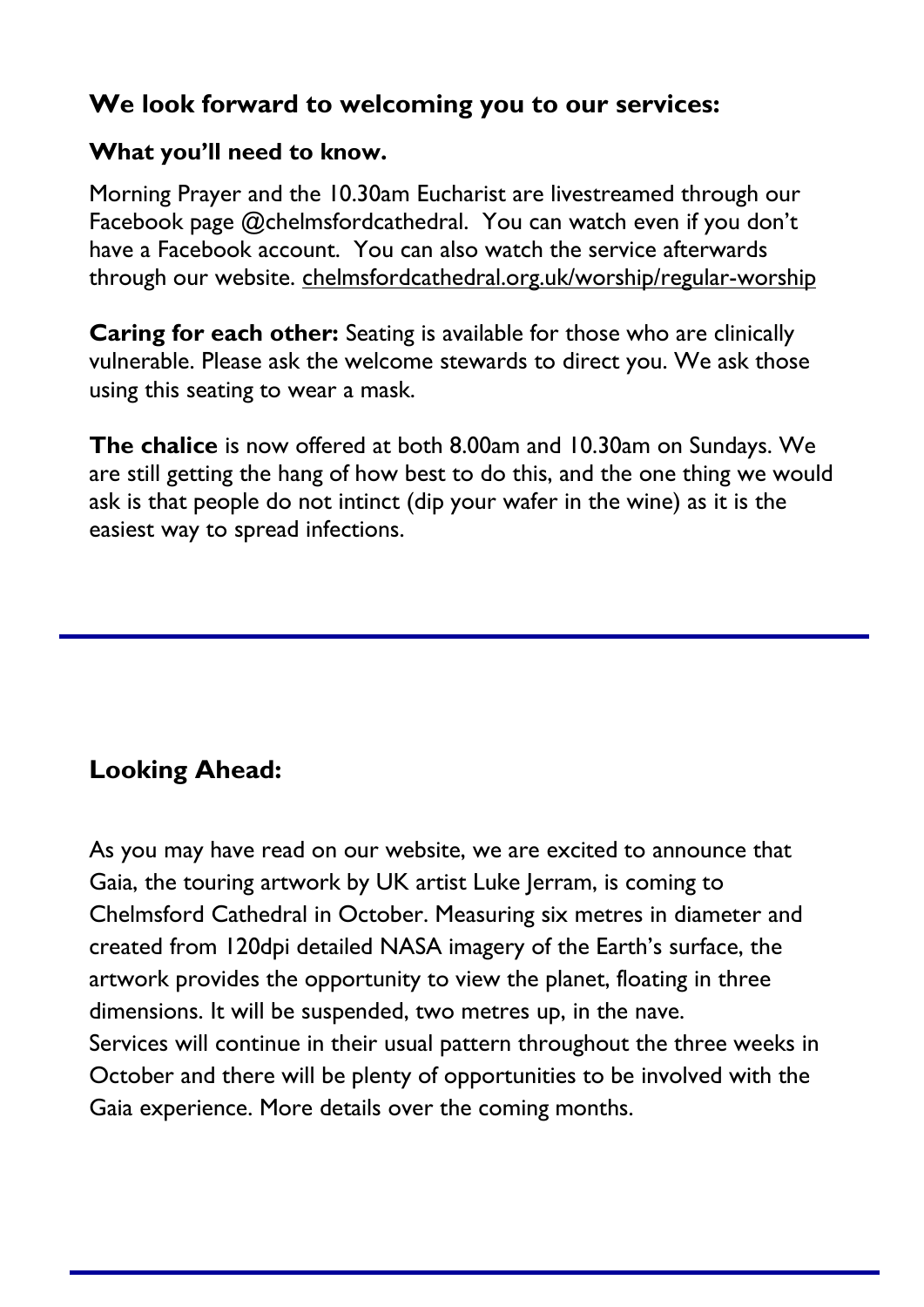### **News**

If you would like to be added to the names of people **requesting prayer,**  please contact Canon Ivor Moody [ivor.moody@chelmsfordcathedral.org.uk](mailto:ivor.moody@chelmsfordcathedral.org.uk)

### **ORDINATIONS – Sunday, 11 September.**

For many years here at Chelmsford Cathedral the ordination of deacons has taken place on a Saturday. This is not a canonical day for ordinations and Bishop Guli has helpfully made the decision to bring Chelmsford into line with the vast majority of English dioceses and celebrate the ordination of deacons on a Sunday. This year that will be Sunday, 11 September.

On that day the 7.45am and 8.00am services will continue as normal, and there will be space for regular members of the Cathedral congregation at the 10.30am ordination service. However, we are asking that people register for this so that we are able to accommodate all who want to come. The service will be about 15 minutes longer than the normal 10.30am and we will be welcoming as the preacher the new Bishop of Willesden, the Rt Revd Lusa Nsenga-Ngoy. For details on how to reserve a space, please see the Cathedral website under Worship or use the link that follows. https:// www.chelmsfordcathedral.org.uk/worship/ordinations

**The Annual Report and Accounts** for the year ended 31 December 2021 can now be downloaded from the website (but, before printing, note that it is 41 pages long). Click on the annual reports link, right at the bottom of the home page or use this link Annual Meeting Chelmsford Cathedral | [Chelmsford Cathedral](https://www.chelmsfordcathedral.org.uk/annual-meeting-2022)

**Welcome on Wednesday** is looking to expand its number of volunteers. A new Tuesday session is to start to invite Ukrainian guests and their hosts who have recently moved into the area. This new group will be in the Learning Centre on Tuesdays 1-2.30pm, starting 28th June.

If you would like to join the team, which involves welcoming people and serving refreshments, please contact the Cathedral Office tel: 01245 294492 or email hello@chelmsfordcathedral.org.uk and they will put you in touch with Beth Richards.

You will need to undertake safeguarding training but support will be given to complete this.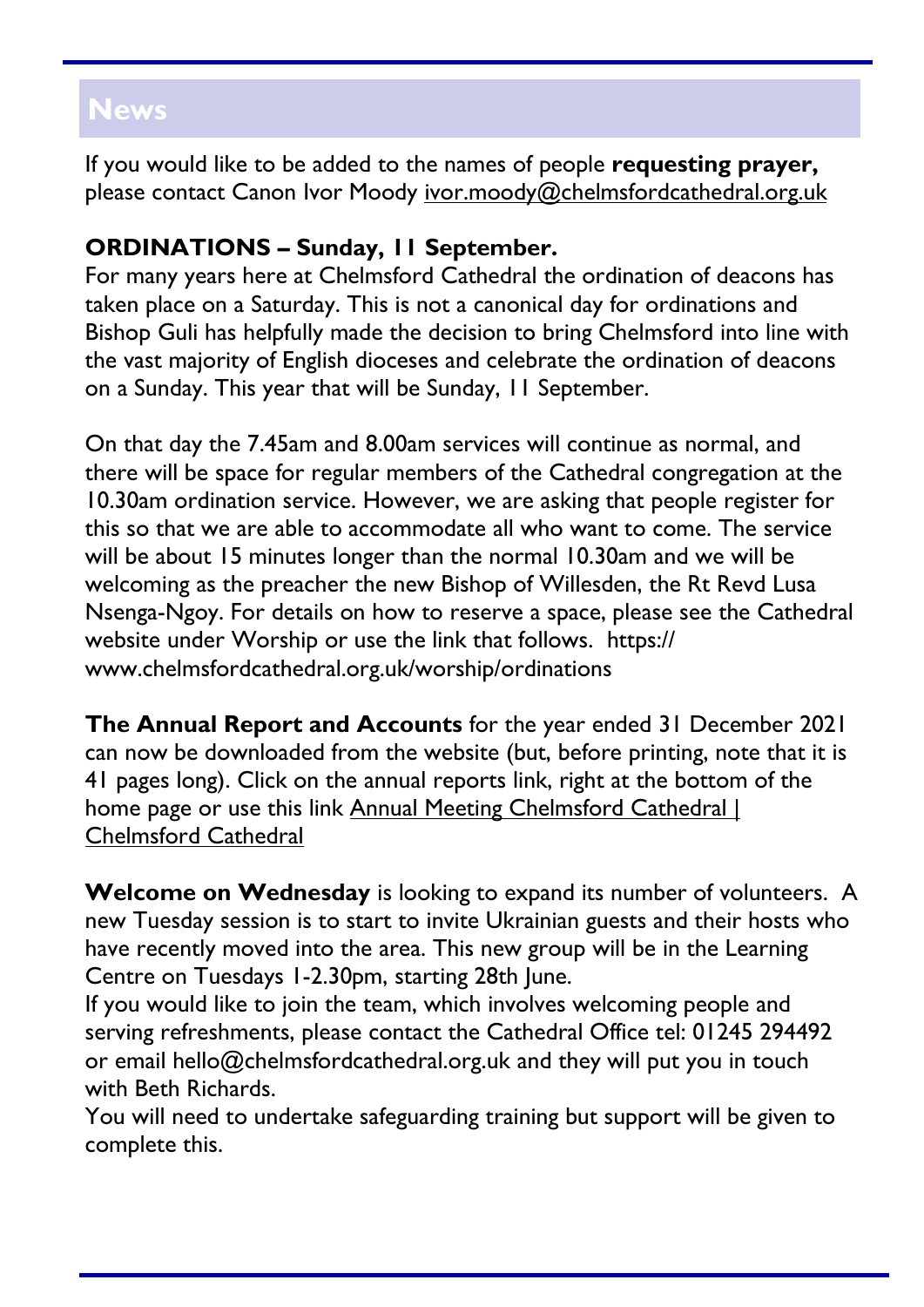### **This week, please pray for:**

- The Ascension with All Saints Church, City Centre
- The Province of the Episcopal Church of Sudan
- Christine Dutfield, Joy Halstead, Libby Hill, Patricia Kamal, Vernon Muller, Pam Sharpe

**SECOND SUNDAY AFTER TRINITY: Pray for all those involved in Lay** Development and Training in the Diocese.

**Book Group:** This month we are reading Widowland by C | Carey, which we meet to discuss by Zoom on Monday 18<sup>th</sup> July at 7.30pm. All welcome, whether on a regular or occasional basis. Contact [sallydilley@tiscali.co.uk](mailto:sallydilley@tiscali.co.uk) for the Zoom code.

The **Cathedral Cycle Relay** reaches Chelmsford from **St Albans on Sunday, 3 July**. One of our families is going to ride the route from **Harlow** (about 25 miles) and would love others to join them from there or somewhere nearer. Another group sets off for **St Edmundsbury on Monday morning, 4 July**. Please contact Caroline, [treasurer@chelmsfordcathedral.org.uk,](mailto:treasurer@chelmsfordcathedral.org.uk) if you are interested in joining in.

This weeks pedestal is sponsored by Robert Seabrook. *"To the memory of my dear wife Janet. Married for 62 years, on this our anniversary."*

If you would like to **sponsor a pedestal** in memory of a loved one, or to celebrate an event, please contact Lynne Churches; [jandlchurches@blueyonder.co.uk](mailto:jandlchurches@blueyonder.co.uk)

**There is an opportunity to say farewell to Canon Imogen Nay** in Guy Harlings Garden on **Saturday 9th July** 2-4pm. There'll be coffee and cake so if you would like to come along, please contact Marion Palmer in the Cathedral office either by email [marion.palmer@chelmsford.cathedral.org.uk](mailto:Marion.palmer@chelmsford.cathedral.org.uk) or by telephone 01245 294497 by **Friday 1st July 2022.**

**Bibles for Chelmsford Prison** Wendy, the Anglican Chaplain at HMP Chelmsford, is short of resources and would love to have second hand bibles, of any edition, to give to the prisoners. If you have any spare, please drop them off with the vergers or office and I will pass them on. Thank you, Caroline.